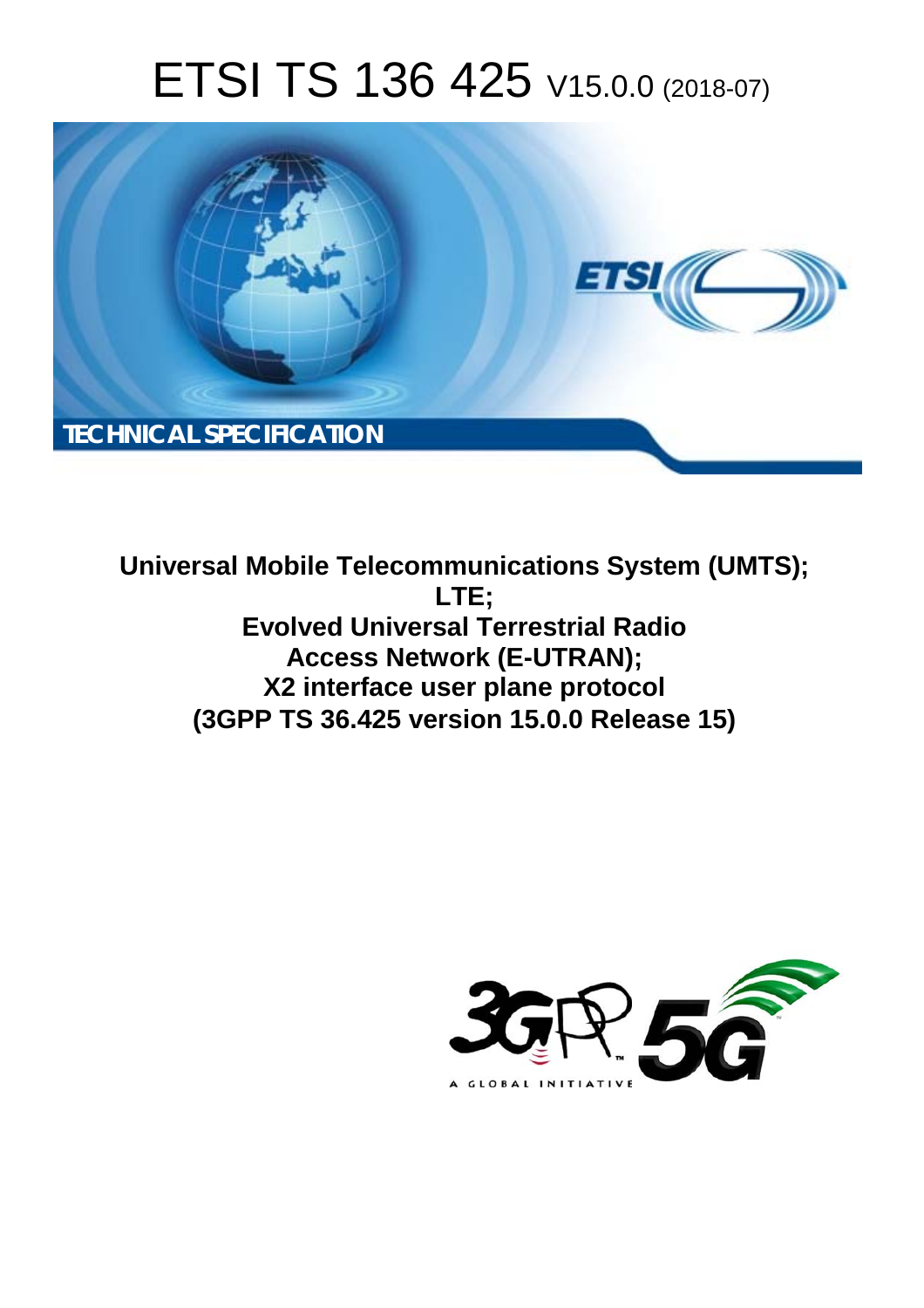Reference RTS/TSGR-0336425vf00

> Keywords LTE,UMTS

#### *ETSI*

#### 650 Route des Lucioles F-06921 Sophia Antipolis Cedex - FRANCE

Tel.: +33 4 92 94 42 00 Fax: +33 4 93 65 47 16

Siret N° 348 623 562 00017 - NAF 742 C Association à but non lucratif enregistrée à la Sous-Préfecture de Grasse (06) N° 7803/88

#### *Important notice*

The present document can be downloaded from: <http://www.etsi.org/standards-search>

The present document may be made available in electronic versions and/or in print. The content of any electronic and/or print versions of the present document shall not be modified without the prior written authorization of ETSI. In case of any existing or perceived difference in contents between such versions and/or in print, the only prevailing document is the print of the Portable Document Format (PDF) version kept on a specific network drive within ETSI Secretariat.

Users of the present document should be aware that the document may be subject to revision or change of status. Information on the current status of this and other ETSI documents is available at <https://portal.etsi.org/TB/ETSIDeliverableStatus.aspx>

If you find errors in the present document, please send your comment to one of the following services: <https://portal.etsi.org/People/CommiteeSupportStaff.aspx>

#### *Copyright Notification*

No part may be reproduced or utilized in any form or by any means, electronic or mechanical, including photocopying and microfilm except as authorized by written permission of ETSI. The content of the PDF version shall not be modified without the written authorization of ETSI. The copyright and the foregoing restriction extend to reproduction in all media.

> © ETSI 2018. All rights reserved.

**DECT**TM, **PLUGTESTS**TM, **UMTS**TM and the ETSI logo are trademarks of ETSI registered for the benefit of its Members. **3GPP**TM and **LTE**TM are trademarks of ETSI registered for the benefit of its Members and of the 3GPP Organizational Partners. **oneM2M** logo is protected for the benefit of its Members.

**GSM**® and the GSM logo are trademarks registered and owned by the GSM Association.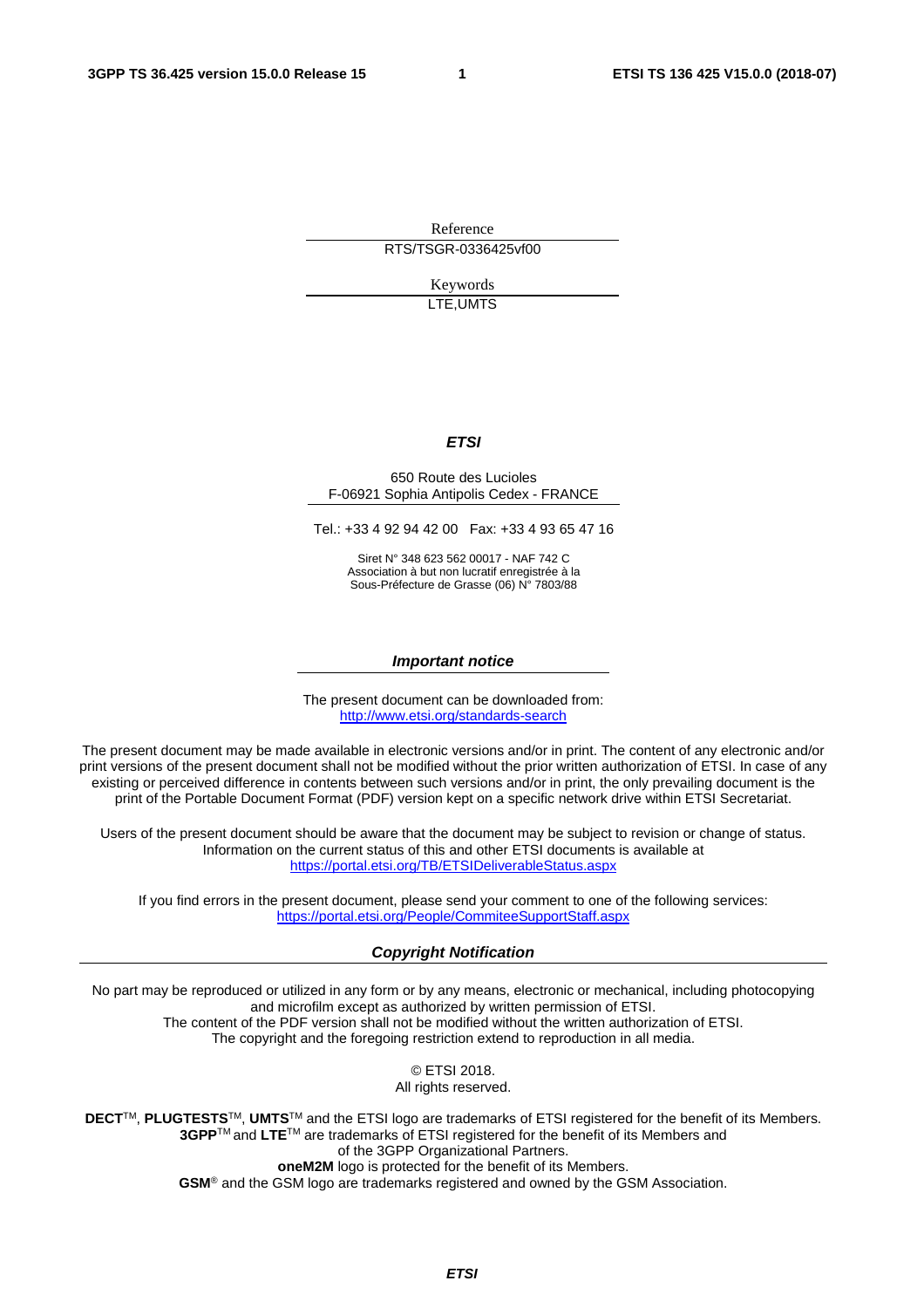## Intellectual Property Rights

#### Essential patents

IPRs essential or potentially essential to normative deliverables may have been declared to ETSI. The information pertaining to these essential IPRs, if any, is publicly available for **ETSI members and non-members**, and can be found in ETSI SR 000 314: *"Intellectual Property Rights (IPRs); Essential, or potentially Essential, IPRs notified to ETSI in respect of ETSI standards"*, which is available from the ETSI Secretariat. Latest updates are available on the ETSI Web server ([https://ipr.etsi.org/\)](https://ipr.etsi.org/).

Pursuant to the ETSI IPR Policy, no investigation, including IPR searches, has been carried out by ETSI. No guarantee can be given as to the existence of other IPRs not referenced in ETSI SR 000 314 (or the updates on the ETSI Web server) which are, or may be, or may become, essential to the present document.

#### **Trademarks**

The present document may include trademarks and/or tradenames which are asserted and/or registered by their owners. ETSI claims no ownership of these except for any which are indicated as being the property of ETSI, and conveys no right to use or reproduce any trademark and/or tradename. Mention of those trademarks in the present document does not constitute an endorsement by ETSI of products, services or organizations associated with those trademarks.

## Foreword

This Technical Specification (TS) has been produced by ETSI 3rd Generation Partnership Project (3GPP).

The present document may refer to technical specifications or reports using their 3GPP identities, UMTS identities or GSM identities. These should be interpreted as being references to the corresponding ETSI deliverables.

The cross reference between GSM, UMTS, 3GPP and ETSI identities can be found under [http://webapp.etsi.org/key/queryform.asp.](http://webapp.etsi.org/key/queryform.asp)

## Modal verbs terminology

In the present document "**shall**", "**shall not**", "**should**", "**should not**", "**may**", "**need not**", "**will**", "**will not**", "**can**" and "**cannot**" are to be interpreted as described in clause 3.2 of the [ETSI Drafting Rules](https://portal.etsi.org/Services/editHelp!/Howtostart/ETSIDraftingRules.aspx) (Verbal forms for the expression of provisions).

"**must**" and "**must not**" are **NOT** allowed in ETSI deliverables except when used in direct citation.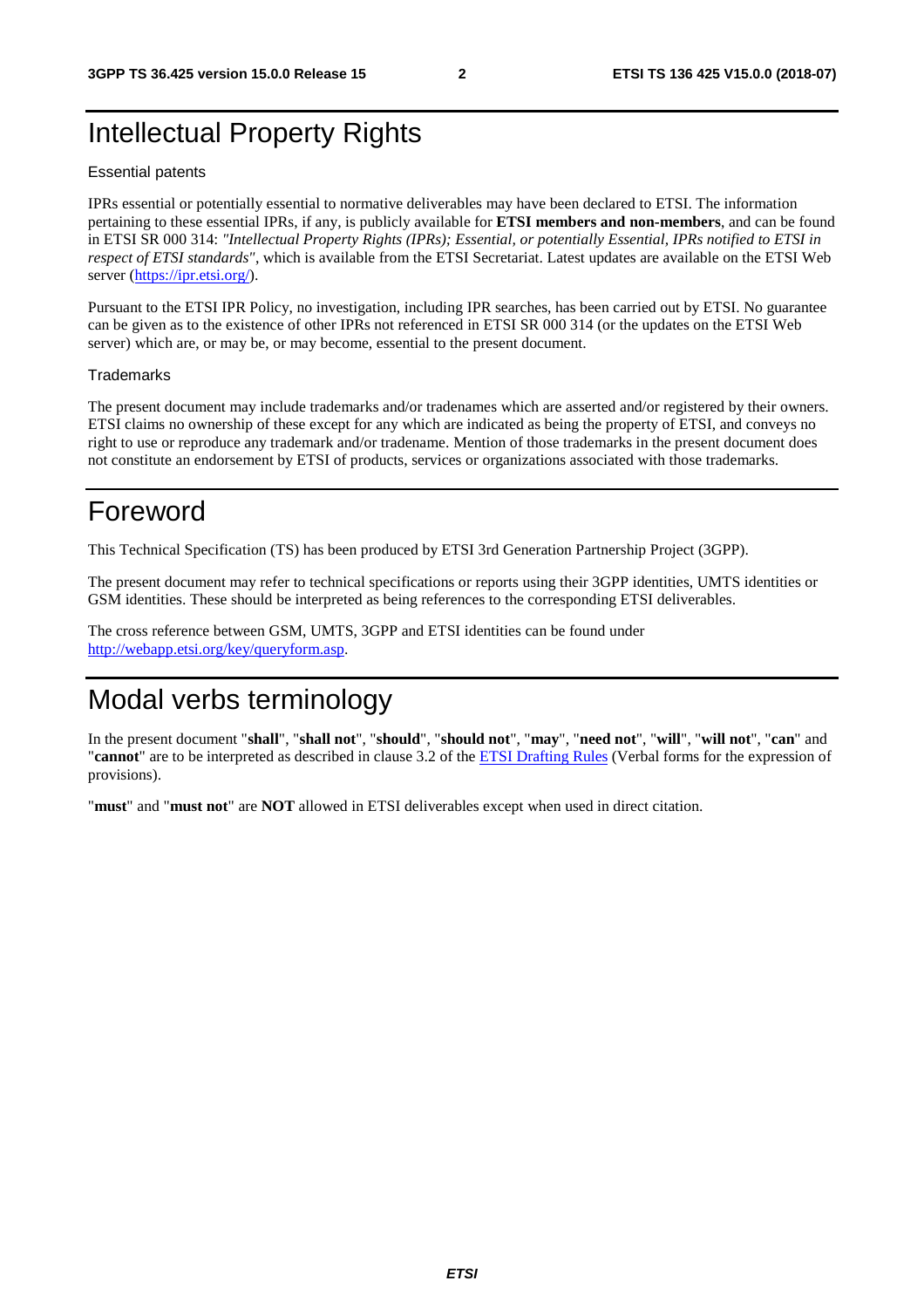$\mathbf{3}$ 

## Contents

| $\mathbf{I}$                             |                               |  |  |  |  |  |  |  |  |  |
|------------------------------------------|-------------------------------|--|--|--|--|--|--|--|--|--|
| $\overline{2}$                           |                               |  |  |  |  |  |  |  |  |  |
| 3<br>3.1<br>3.2                          |                               |  |  |  |  |  |  |  |  |  |
| 4<br>4.1                                 |                               |  |  |  |  |  |  |  |  |  |
| 5<br>5.1<br>5.2<br>5.3<br>5.4            |                               |  |  |  |  |  |  |  |  |  |
| 5.4.1<br>5.4.1.1<br>5.4.1.2              |                               |  |  |  |  |  |  |  |  |  |
| 5.4.2<br>5.4.2.1<br>5.4.2.2              |                               |  |  |  |  |  |  |  |  |  |
| 5.5<br>5.5.1                             |                               |  |  |  |  |  |  |  |  |  |
| 5.5.2<br>5.5.2.1<br>5.5.2.2<br>5.5.2.3   |                               |  |  |  |  |  |  |  |  |  |
| 5.5.2.4<br>5.5.3<br>5.5.3.1              |                               |  |  |  |  |  |  |  |  |  |
| 5.5.3.2<br>5.5.3.3<br>5.5.3.4<br>5.5.3.5 |                               |  |  |  |  |  |  |  |  |  |
| 5.5.3.6<br>5.5.3.7<br>5.5.3.8            |                               |  |  |  |  |  |  |  |  |  |
| 5.5.3.9<br>5.5.3.10<br>5.5.3.11          |                               |  |  |  |  |  |  |  |  |  |
| 5.5.3.12<br>5.5.3.13<br>5.5.3.14         |                               |  |  |  |  |  |  |  |  |  |
| 5.5.3.15<br>5.5.3.16<br>5.5.4<br>5.6     |                               |  |  |  |  |  |  |  |  |  |
|                                          | <b>Annex A (informative):</b> |  |  |  |  |  |  |  |  |  |
|                                          |                               |  |  |  |  |  |  |  |  |  |
|                                          |                               |  |  |  |  |  |  |  |  |  |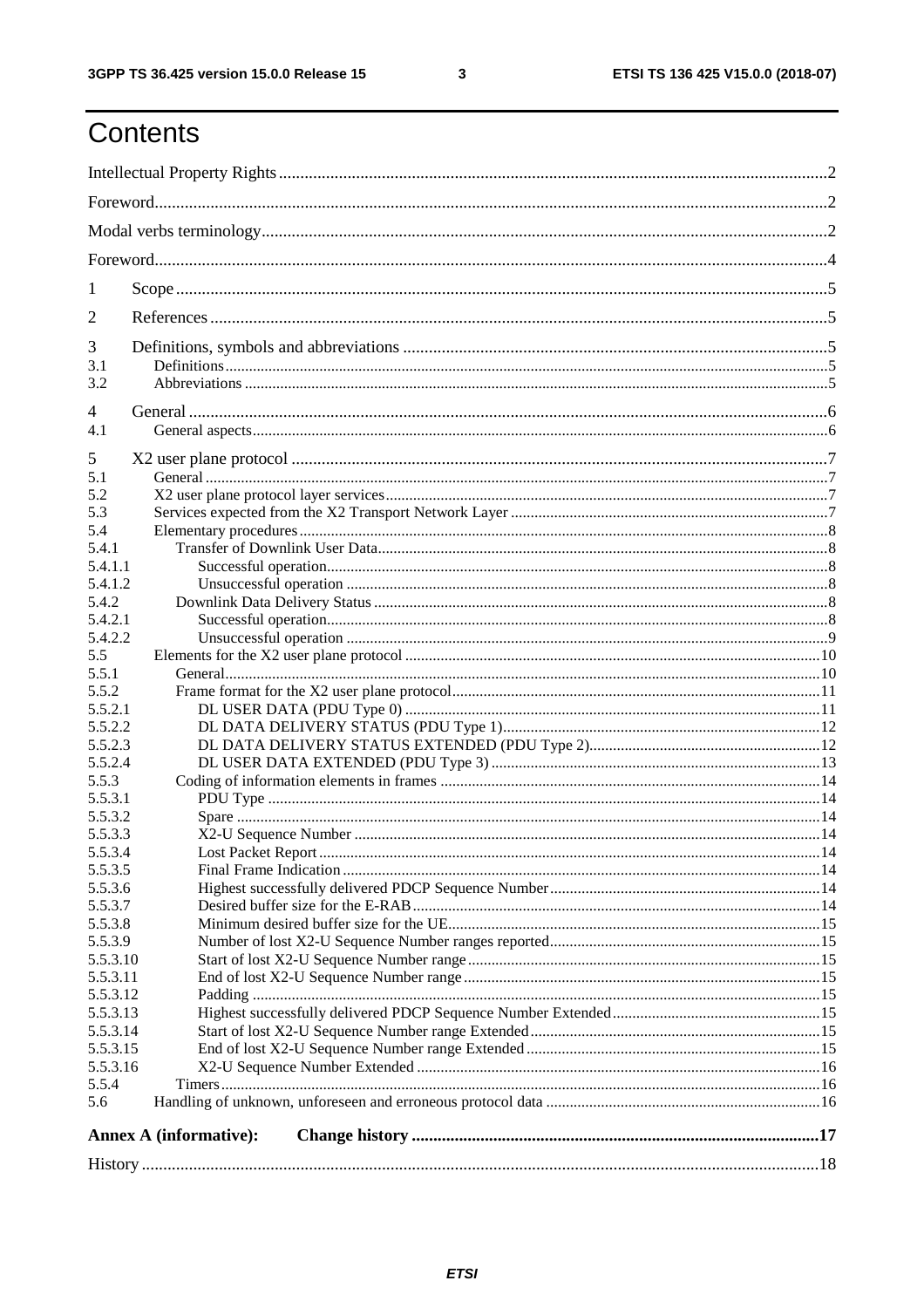## Foreword

This Technical Specification has been produced by the 3rd Generation Partnership Project (3GPP).

The contents of the present document are subject to continuing work within the TSG and may change following formal TSG approval. Should the TSG modify the contents of the present document, it will be re-released by the TSG with an identifying change of release date and an increase in version number as follows:

Version x.y.z

where:

- x the first digit:
	- 1 presented to TSG for information;
	- 2 presented to TSG for approval;
	- 3 or greater indicates TSG approved document under change control.
- y the second digit is incremented for all changes of substance, i.e. technical enhancements, corrections, updates, etc.
- z the third digit is incremented when editorial only changes have been incorporated in the document.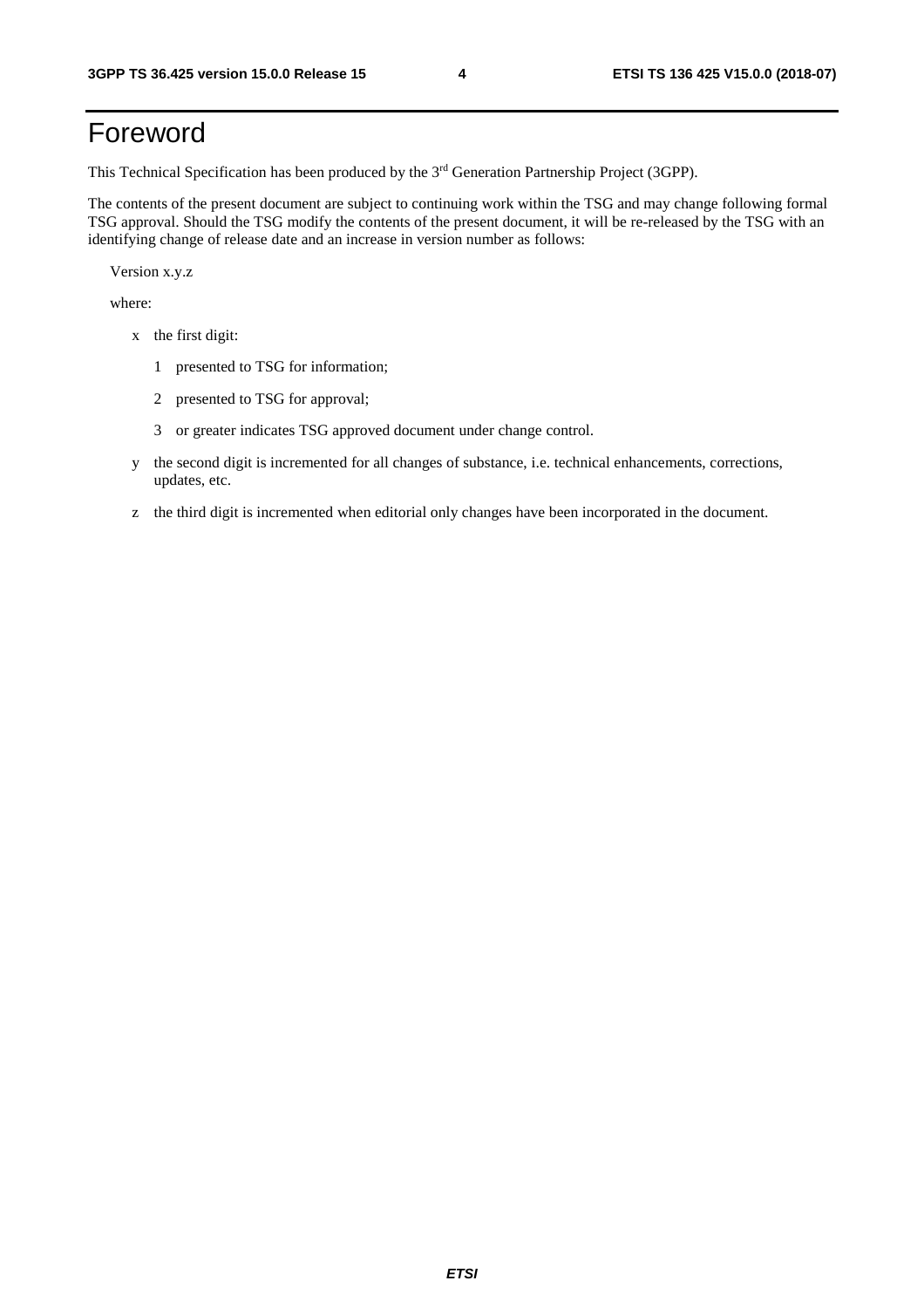## 1 Scope

The present document specifies the X2 user plane protocol being used over the X2 interface.

## 2 References

The following documents contain provisions which, through reference in this text, constitute provisions of the present document.

- References are either specific (identified by date of publication, edition number, version number, etc.) or non-specific.
- For a specific reference, subsequent revisions do not apply.
- For a non-specific reference, the latest version applies. In the case of a reference to a 3GPP document (including a GSM document), a non-specific reference implicitly refers to the latest version of that document *in the same Release as the present document*.
- [1] 3GPP TR 21.905: "Vocabulary for 3GPP Specifications".
- [2] 3GPP TS 36.300: "Evolved Universal Terrestrial Radio Access (E-UTRA) and Evolved Universal Terrestrial Radio Access Network (E-UTRAN); Overall description; Stage 2".
- [3] 3GPP TS 29.281: "General Packet Radio System (GPRS) Tunnelling Protocol User Plane (GTPv1-U)".

## 3 Definitions, symbols and abbreviations

## 3.1 Definitions

For the purposes of the present document, the terms and definitions given in TR 21.905 [1] and the following apply. A term defined in the present document takes precedence over the definition of the same term, if any, in TR 21.905 [1].

**Master eNB:** as defined in TS 36.300 [2].

**Secondary eNB:** as defined in TS 36.300 [2].

**Split bearer**: as defined in TS 36.300 [2].

## 3.2 Abbreviations

For the purposes of the present document, the abbreviations given in TR 21.905 [1] and the following apply. An abbreviation defined in the present document takes precedence over the definition of the same abbreviation, if any, in TR 21.905 [1].

| Dual Connectivity           |
|-----------------------------|
| Downlink                    |
| E-UTRAN Radio Access Bearer |
| Master eNB                  |
| Secondary eNB               |
| Uplink                      |
| User Plane                  |
| X2 User Plane               |
|                             |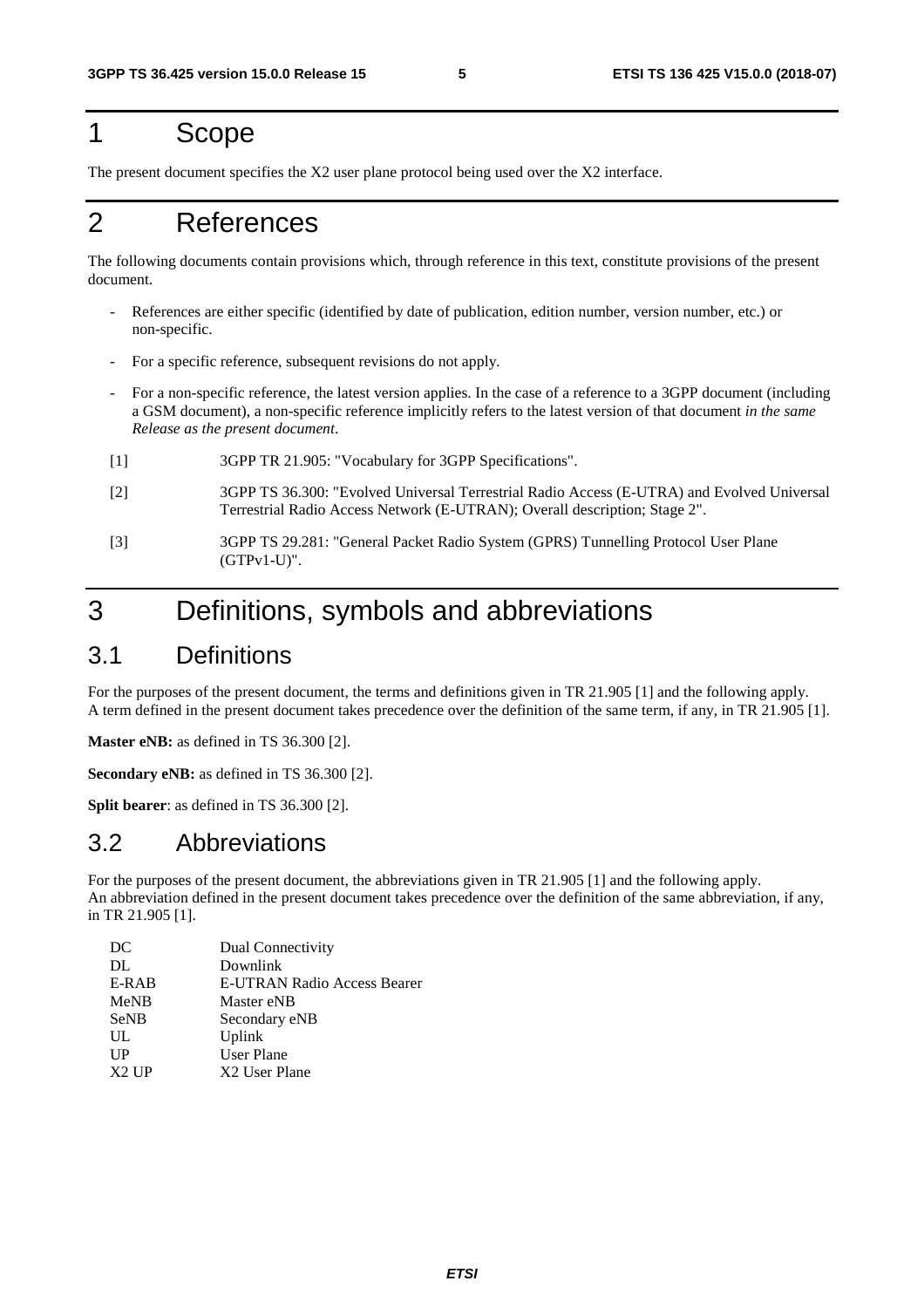## 4 General

## 4.1 General aspects

The X2 user plane (X2 UP) protocol is located in the User Plane of the Radio Network layer over the X2 interface.

The X2 UP protocol is used to convey control information related to the user data flow management of E-RABs.

Each X2 UP protocol instance is associated to one E-RAB only.

This version of the present document defines the X2 UP protocol in the context of dual connectivity only, more specifically, only for X2 user data bearers setup for E-RABs configured with the split bearer option.

If configured, X2 UP protocol instances exist at the eNBs between which the X2 user data bearers are setup, specifically for dual connectivity between the MeNB and the SeNB.

NOTE: X2 user data bearers may be setup for data forwarding purposes during X2 HO or during DC related mobility, however, these X2 user data bearers do not require the execution of any additional E-RAB related UP protocol functions related to an X2 UP protocol instance.

In this version of the present document, X2 UP protocol data is conveyed by GTP-U protocol means, more specifically, by means of the "RAN Container" GTP-U extension header as defined in TS 29.281 [3].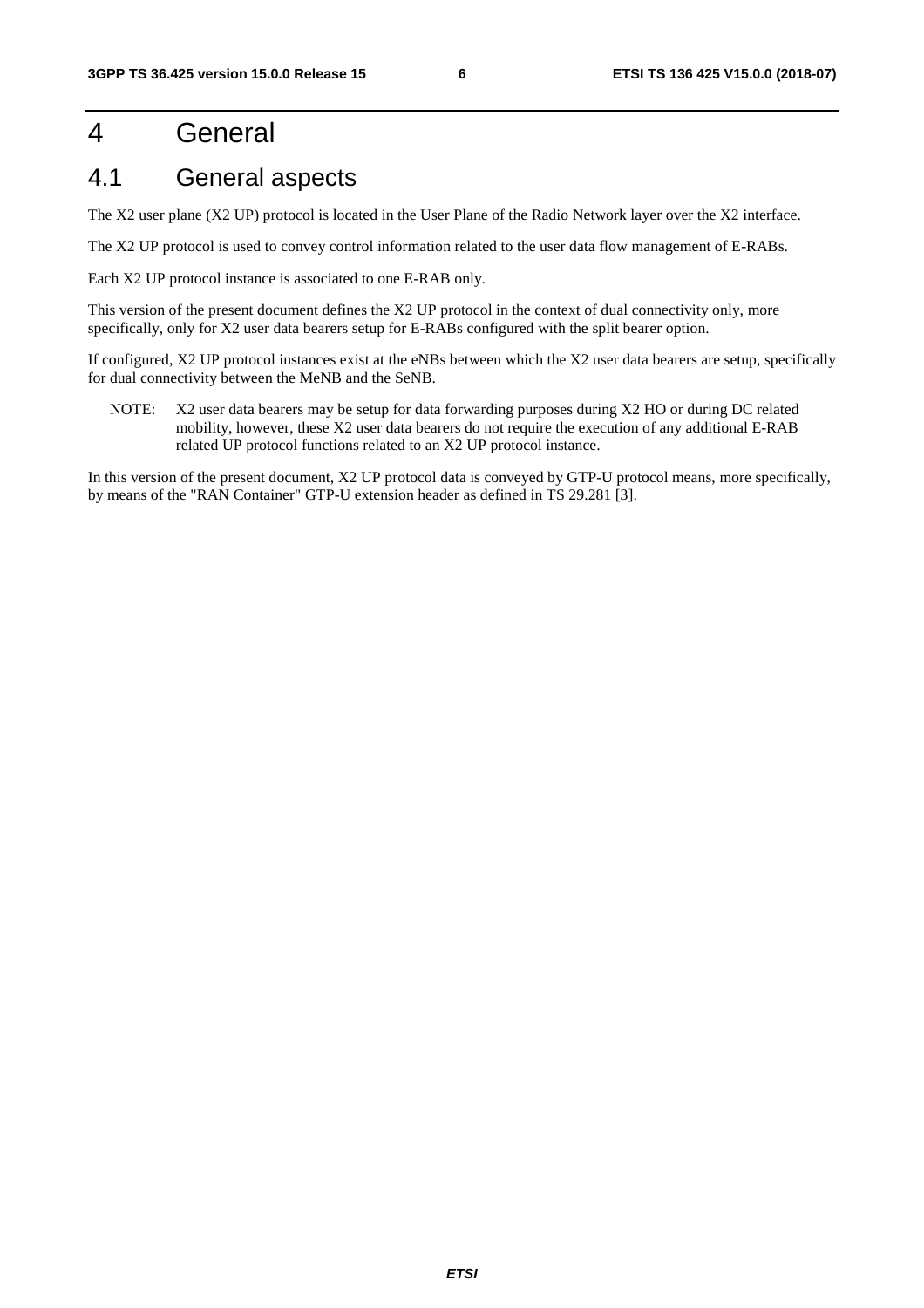## 5 X2 user plane protocol

## 5.1 General

The X2 UP protocol layer is using services of the transport network layer in order to allow flow control of user data packets transferred over the X2 interface.

## 5.2 X2 user plane protocol layer services

The following functions are provided by the X2 UP protocol:

- Provision of X2 UP specific sequence number information for user data transferred from the MeNB to the SeNB for a specific E-RAB configured with the split bearer option;
- Information of successful in sequence delivery of PDCP PDUs to the UE from SeNB for user data associated with a specific E-RAB configured with the split bearer option;
- Information of PDCP PDUs that were not delivered to the UE;
- Information of the currently desired buffer size at the SeNB for transmitting to the UE user data associated with a specific E-RAB configured with the split bearer option;
- Information of the currently minimum desired buffer size at the SeNB for transmitting to the UE user data associated with all E-RABs configured with the split bearer option.

## 5.3 Services expected from the X2 Transport Network Layer

The X2 user plane protocol layer expects the following services from the Transport Network Layer:

- Transfer of user data.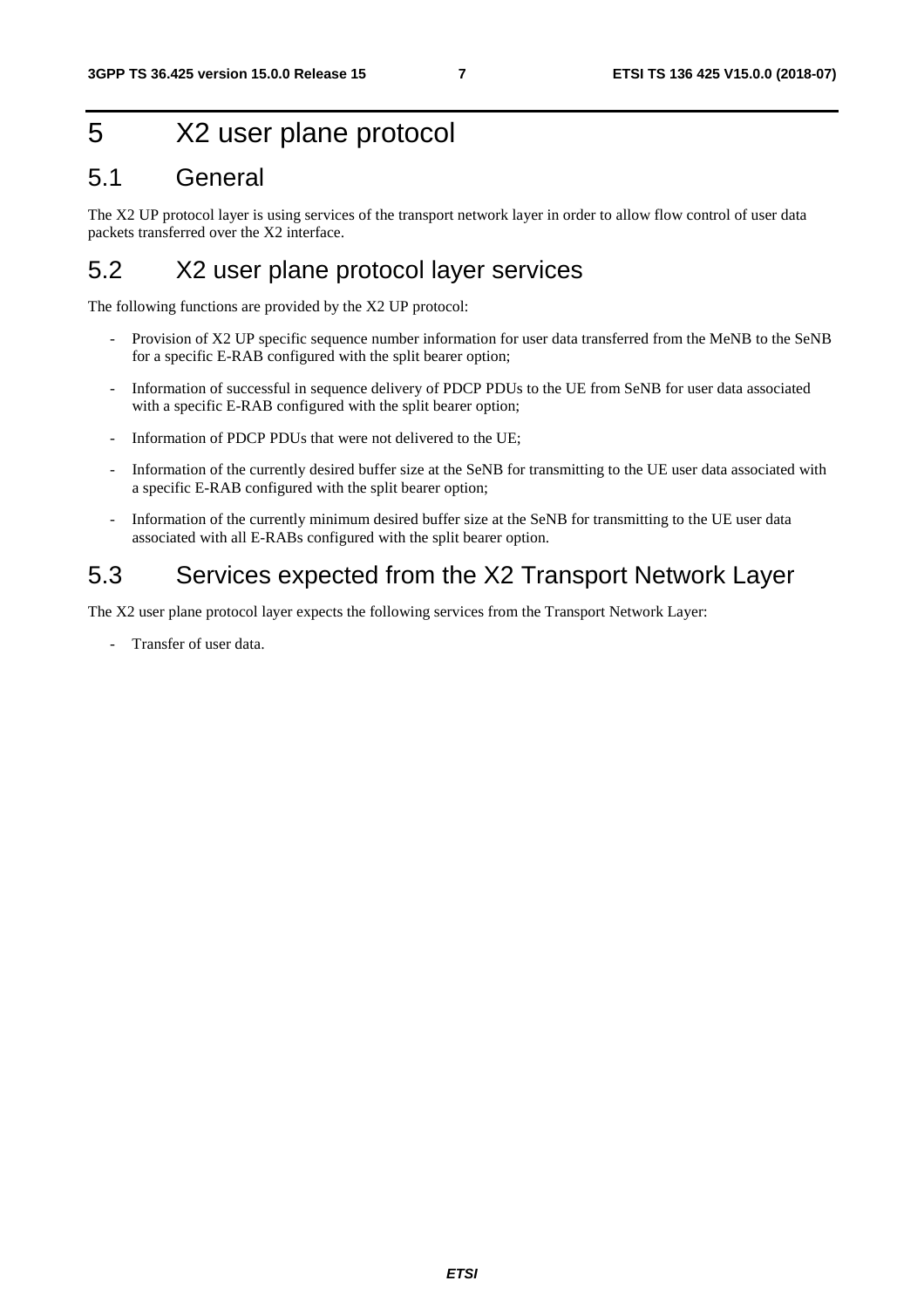## 5.4 Elementary procedures

### 5.4.1 Transfer of Downlink User Data

#### 5.4.1.1 Successful operation

The purpose of the Transfer of Downlink User Data procedure is to provide X2-U specific sequence number information at the transfer of user data carrying a DL PDCP PDU from the MeNB to the SeNB via the X2-U interface.

An X2 user plane instance making use of the Transfer of Downlink User Data procedure is associated to a single E-RAB only. The Transfer of Downlink User Data procedure is invoked whenever user data for that particular E-RAB needs to be sent across the X2-U interface.

The MeNB shall assign consecutive X2-U sequence numbers to each transferred X2-U packet.

The SeNB shall detect whether an X2-U packet was lost and memorise the respective sequence number after it has declared the respective X2-U packet as being "lost".

The SeNB shall transfer the remaining PDCP PDUs towards the UE and memorise the highest PDCP PDU sequence number of the PDCP PDU that was successfully delivered in sequence towards the UE.

NOTE: The Transfer of Downlink User Data procedure and the associated feedback of lost X2-U packets assist the MeNB in avoiding PDCP HFN de-synchronisation. If an E-UTRAN deployment decides to not use the Transfer of Downlink User Data procedure, PDCP HFN synchronization should be ensured by other means.



**Figure 5.4.1.1-1: Successful Transfer of Downlink User Data** 

5.4.1.2 Unsuccessful operation

Void.

### 5.4.2 Downlink Data Delivery Status

### 5.4.2.1 Successful operation

The purpose of the Downlink Data Delivery Status procedure is to provide feedback from the SeNB to the MeNB to allow the MeNB to control the downlink user data flow via the SeNB for the respective E-RAB. The SeNB may also transfer uplink user data for the concerned E-RAB to the MeNB together with a DL DATA DELIVERY STATUS frame within the same GTP-U PDU.

When the SeNB decides to trigger the Feedback for Downlink Data Delivery procedure it shall report:

- a) the highest PDCP PDU sequence number successfully delivered in sequence to the UE among those PDCP PDUs received from the MeNB;
- b) the desired buffer size in bytes for the concerned E-RAB;
- c) the minimum desired buffer size in bytes for the UE;
- d) the X2-U packets that were declared as being "lost" by the SeNB and have not yet been reported to the MeNB within the DL DATA DELIVERY STATUS frame.
- NOTE: If an E-UTRAN deployment has decided not to use the Transfer of Downlink User Data procedure, d) above is not applicable.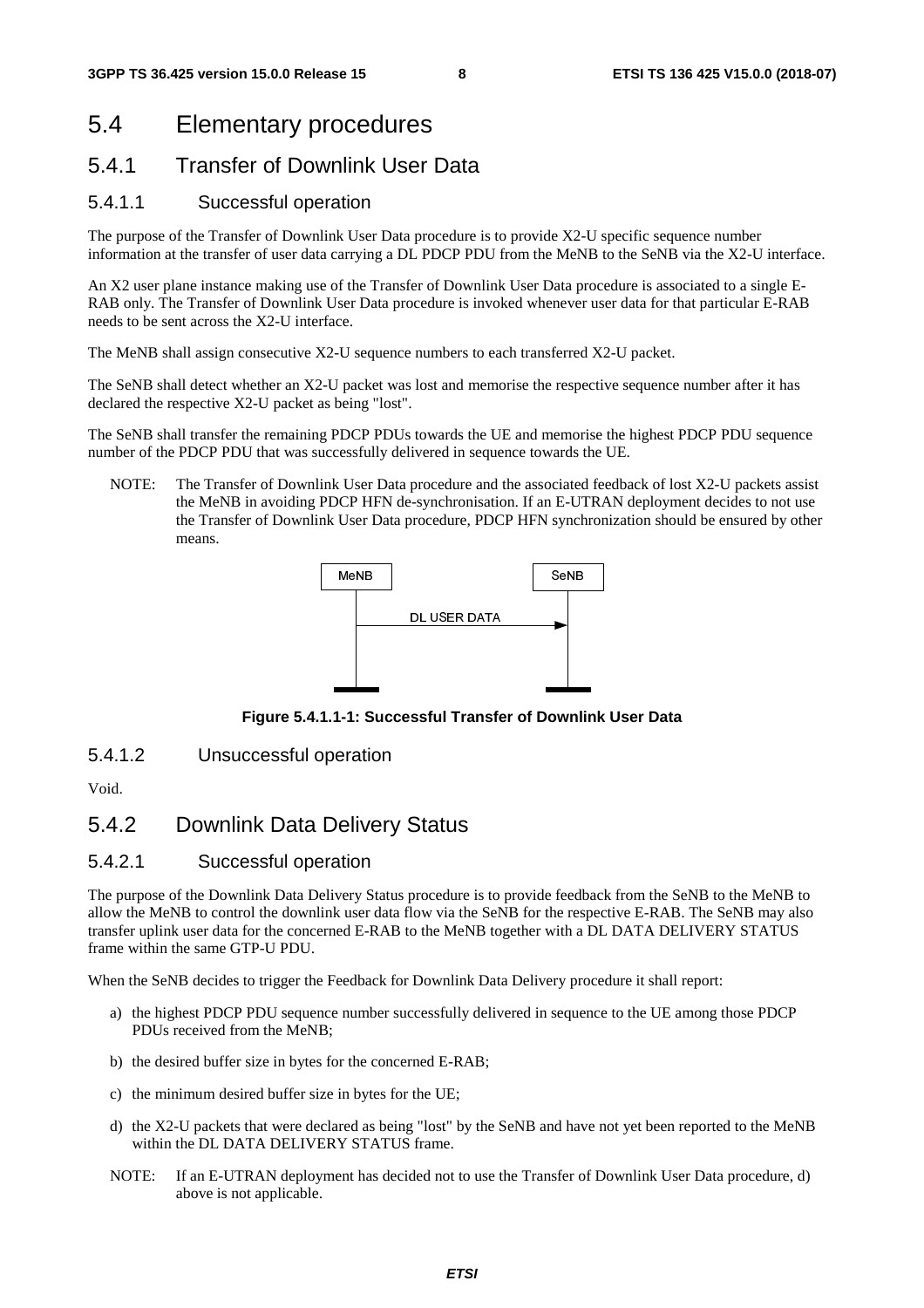The DL DATA DELIVERY STATUS frame shall also include an indication whether the frame is the last DL status report received in the course of releasing a bearer from the SeNB. When receiving such indication, if applicable, the MeNB considers that no more UL data is to be expected from the SeNB.

The MeNB, when receiving the DL DATA DELIVERY STATUS frame:

- regards the desired buffer size under b) and c) above as the amount of data desired from the SeNB being declared
	- from the PDCP sequence number reported under a) above within the same frame, as well as from the most recently reported PDCP sequence number(s) of all other E-RABs established for the UE;
	- as the momentary desired buffer sizes, independent of buffer sizes indicated in the past.
- is allowed to remove the buffered PDCP PDUs according to the feedback of successfully delivered PDCP PDUs;
- decides upon the actions necessary to take for PDCP PDUs reported other than successfully delivered.

After being reported to the MeNB, the SeNB removes the respective PDCP sequence numbers.



**Figure 5.4.2.1-1: Successful Downlink Data Delivery Status** 

5.4.2.2 Unsuccessful operation

Void.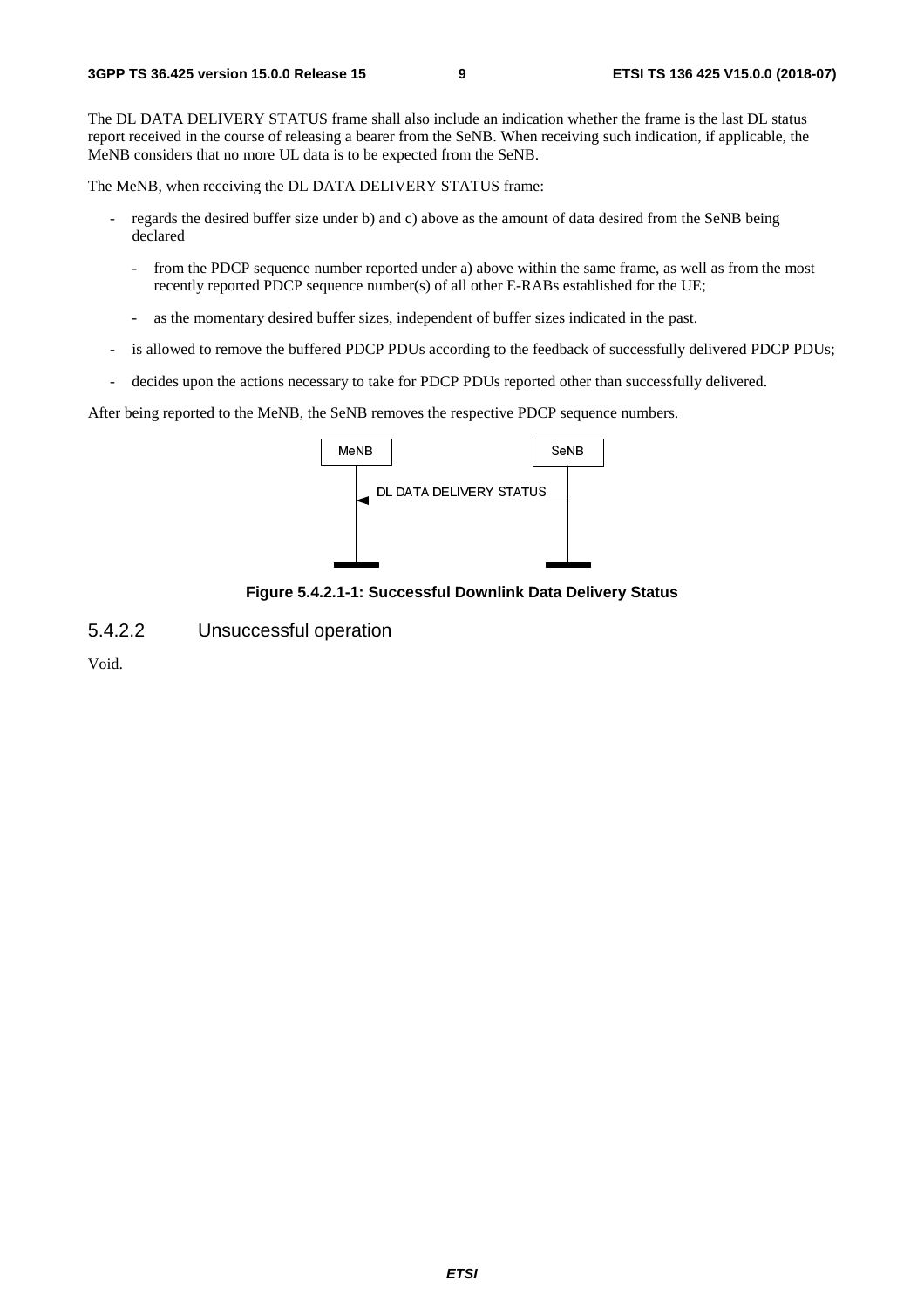## 5.5 Elements for the X2 user plane protocol

### 5.5.1 General

In the present document the structure of frames are specified by using figures similar to figure 5.5.1-1.

| <b>Bits</b>                      |   |                  |                |       |   |   |                |                     |         |
|----------------------------------|---|------------------|----------------|-------|---|---|----------------|---------------------|---------|
| $\overline{7}$                   | 6 | 5                | $\overline{4}$ | 3     | 2 | 1 | $\overline{0}$ | Number of<br>Octets |         |
| Field 1<br>Field 2               |   |                  |                |       |   |   |                | 1                   | Octet 1 |
| Field 3<br>Field 4               |   |                  |                |       |   |   |                | $\overline{2}$      | Octet 2 |
|                                  |   | Field 4 continue |                | Spare |   |   |                | Octet 3             |         |
| Field 6                          |   |                  |                |       |   |   |                | $\overline{c}$      | Octet 4 |
| Field 6 continue<br>Padding Bits |   |                  |                |       |   |   |                |                     | Octet 5 |
| Future extension                 |   |                  |                |       |   |   |                | $0-m$               |         |
| Padding                          |   |                  |                |       |   |   |                |                     |         |

#### **Figure 5.5.1-1: Example frame format**

Unless otherwise indicated, fields which consist of multiple bits within an octet have the most significant bit located at the higher bit position (indicated above frame in figure 5.5.1-1). In addition, if a field spans several octets, most significant bits are located in lower numbered octets (right of frame in figure 5.5.1-1).

On the X2 interface, the frame is transmitted starting from the lowest numbered octet. Within each octet, the bits are sent according decreasing bit position (bit position 7 first).

Bits labelled as "Spare" should be set to "0" by the sender and should not be checked by the receiver.

The header part of the frame is always an integer number of octets. The payload part is octet aligned (by adding 'Padding Bits' when needed). The total size of the frame shall not exceed 1018 octets (see TS 29.281 [3]).

The receiver should be able to remove an additional future extension field that may be present.

Padding octets may be added at the end of the frame, see Padding in 5.5.3.12.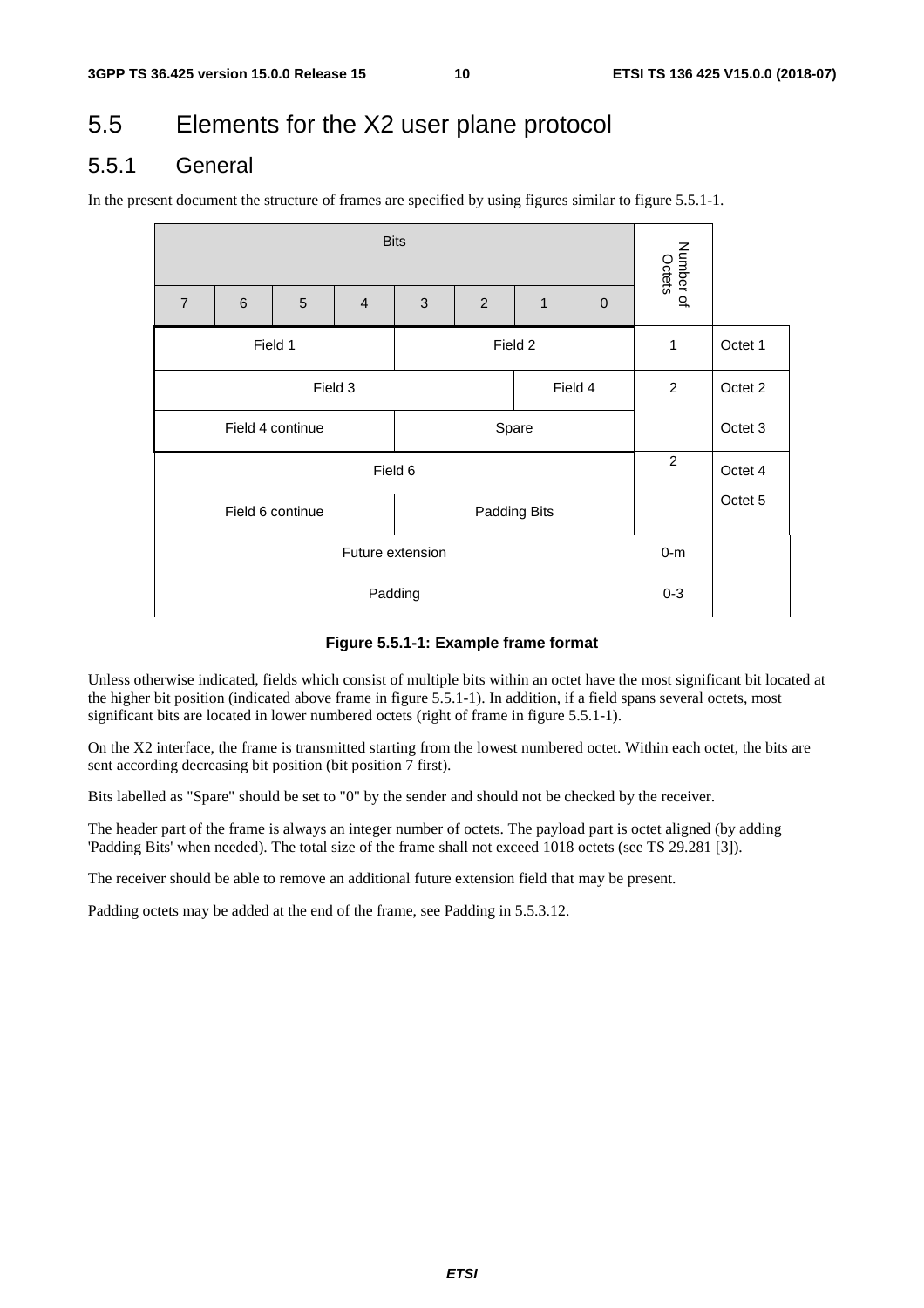## 5.5.2 Frame format for the X2 user plane protocol

## 5.5.2.1 DL USER DATA (PDU Type 0)

This frame format is defined to allow the SeNB to detect lost X2-U packets and is associated with the transfer of a Downlink PDCP PDU over the X2-U interface when the length of the PDCP SN is less than 16 bits.

The following shows the respective DL USER DATA frame.



**Figure 5.5.2.1-1: DL USER DATA (PDU Type 0) Format**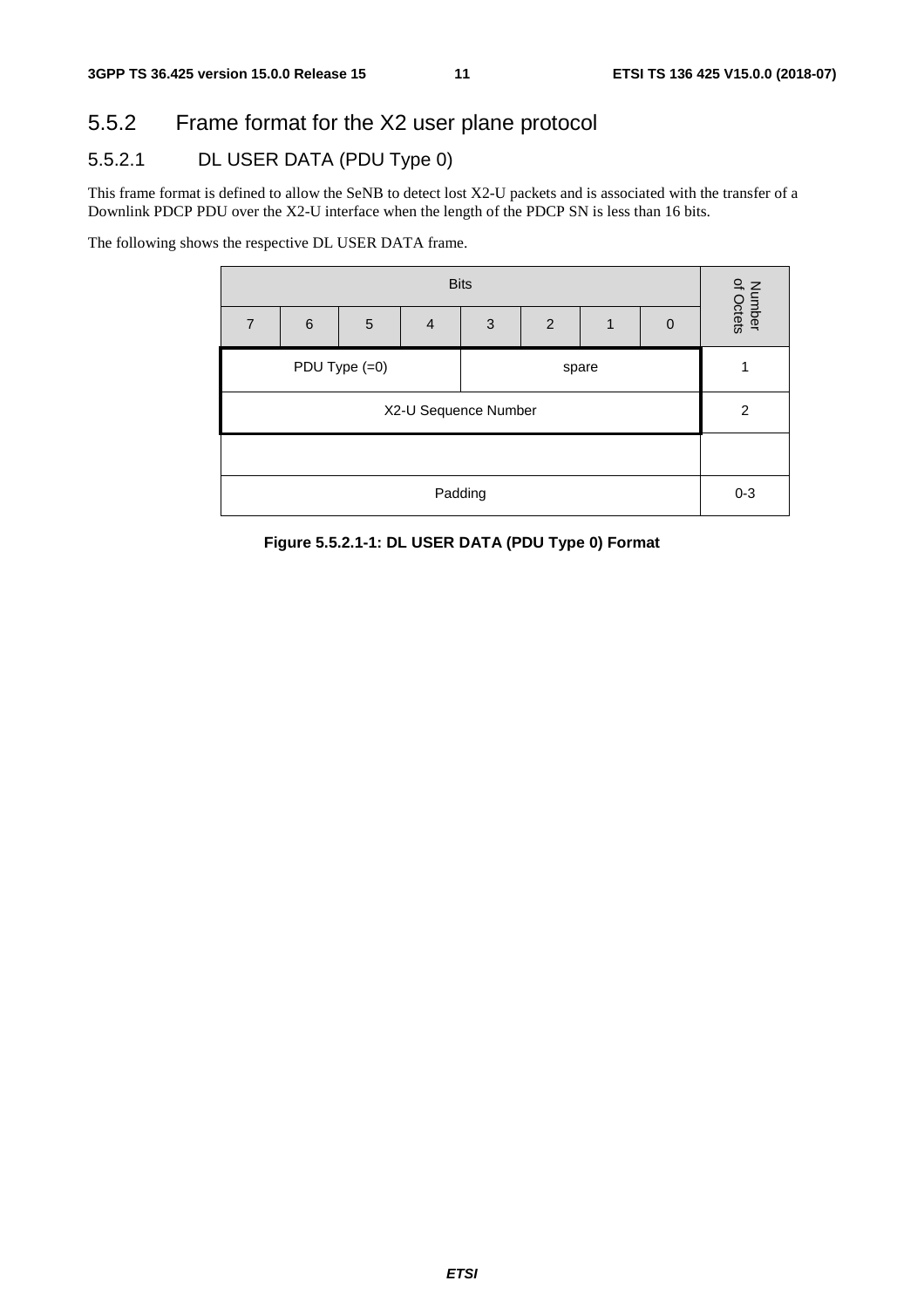## 5.5.2.2 DL DATA DELIVERY STATUS (PDU Type 1)

This frame format is defined to transfer feedback to allow the receiving MeNB to control the downlink user data flow via the SeNB when the length of the PDCP SN is less than 16 bits.

|                                                     | <b>Bits</b> |                                                     |                |   |       |                        |                          |                                                      |  |  |
|-----------------------------------------------------|-------------|-----------------------------------------------------|----------------|---|-------|------------------------|--------------------------|------------------------------------------------------|--|--|
| $\overline{7}$                                      | 6           | 5                                                   | $\overline{4}$ | 3 | 2     | 1                      | $\Omega$                 | Number<br>of Octets                                  |  |  |
|                                                     |             | PDU Type $(=1)$                                     |                |   | Spare | Final<br>Frame<br>Ind. | Lost<br>Packet<br>Report | 1                                                    |  |  |
|                                                     |             | Highest successfully delivered PDCP Sequence Number |                |   |       |                        |                          | $\overline{2}$                                       |  |  |
| Desired buffer size for the E-RAB                   |             |                                                     |                |   |       |                        |                          | 4                                                    |  |  |
| Minimum desired buffer size for the UE              |             |                                                     |                |   |       |                        |                          | 4                                                    |  |  |
| Number of lost X2-U Sequence Number ranges reported |             |                                                     |                |   |       |                        |                          | 1                                                    |  |  |
| Start of lost X2-U Sequence Number range            |             |                                                     |                |   |       |                        |                          | 4* (Number of<br>reported lost<br>X2-u SN<br>ranges) |  |  |
| End of lost X2-U Sequence Number range              |             |                                                     |                |   |       |                        |                          |                                                      |  |  |
| Padding                                             |             |                                                     |                |   |       |                        |                          | $0 - 3$                                              |  |  |

### **Figure 5.5.2.2-1: DL DATA DELIVERY STATUS (PDU Type 1) Format**

### 5.5.2.3 DL DATA DELIVERY STATUS EXTENDED (PDU Type 2)

This frame format is defined to transfer feedback to allow the receiving MeNB to control the downlink user data flow via the SeNB when the length of the PDCP SN is 18 bits.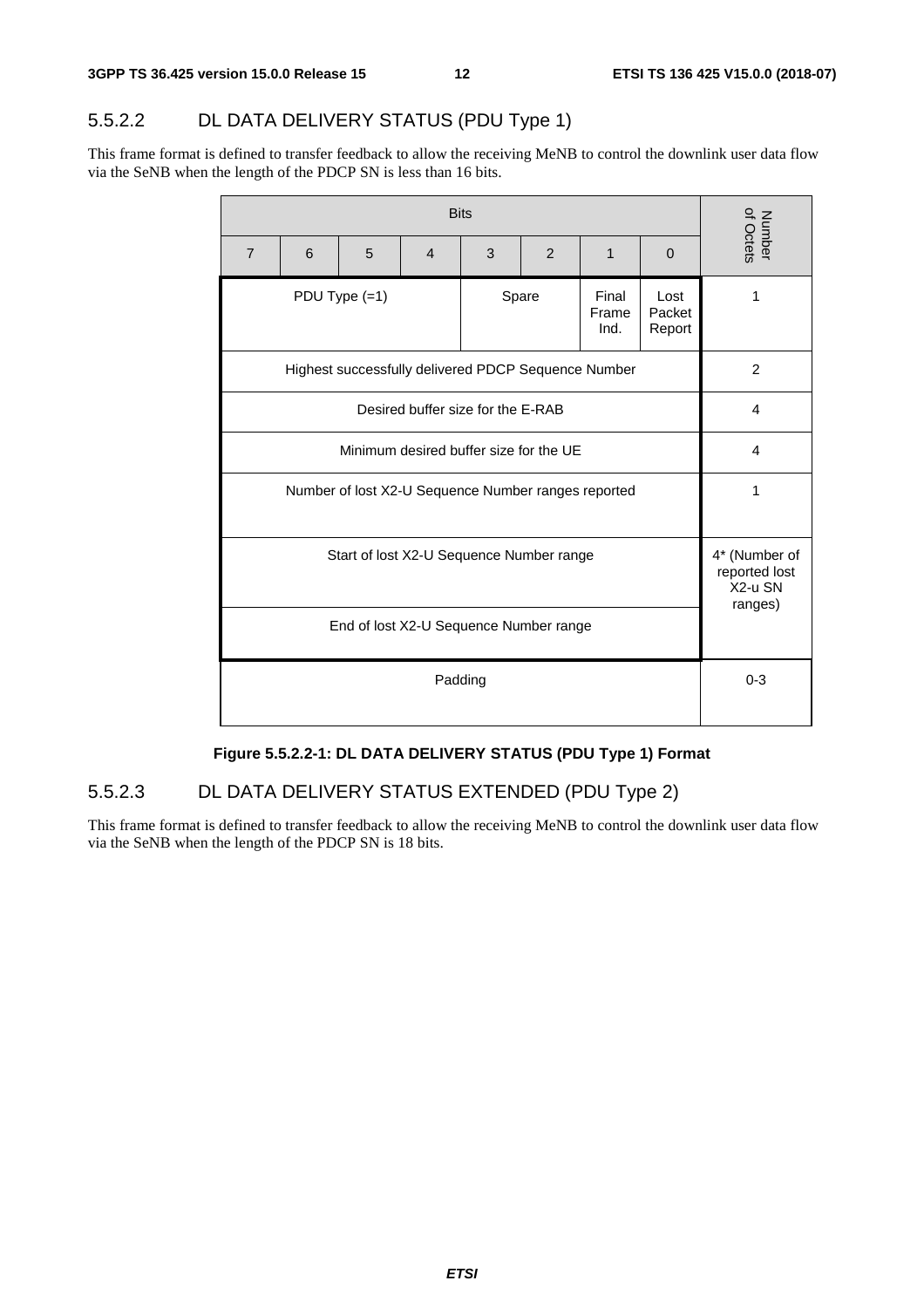| $\overline{7}$                                      | 6 | 5                                                            | $\overline{4}$ | Number<br>of Octets |       |                        |                                                      |         |
|-----------------------------------------------------|---|--------------------------------------------------------------|----------------|---------------------|-------|------------------------|------------------------------------------------------|---------|
|                                                     |   | PDU Type $(=2)$                                              |                |                     | Spare | Final<br>Frame<br>Ind. | Lost<br>Packet<br>Report                             | 1       |
|                                                     |   | Highest successfully delivered PDCP Sequence Number Extended |                |                     |       |                        |                                                      | 3       |
| Desired buffer size for the E-RAB                   |   |                                                              |                |                     |       |                        |                                                      | 4       |
| Minimum desired buffer size for the UE              |   |                                                              |                |                     |       |                        |                                                      | 4       |
| Number of lost X2-U Sequence Number ranges reported |   |                                                              |                |                     |       |                        | 1                                                    |         |
| Start of lost X2-U Sequence Number range Extended   |   |                                                              |                |                     |       |                        | 6* (Number of<br>reported lost<br>X2-U SN<br>ranges) |         |
| End of lost X2-U Sequence Number range Extended     |   |                                                              |                |                     |       |                        |                                                      |         |
| Padding                                             |   |                                                              |                |                     |       |                        |                                                      | $0 - 3$ |

### **Figure 5.5.2.3-1: DL DATA DELIVERY STATUS EXTENDED (PDU Type 2) Format**

### 5.5.2.4 DL USER DATA EXTENDED (PDU Type 3)

This frame format is defined to allow the SeNB to detect lost X2-U packets and is associated with the transfer of a Downlink PDCP PDU over the X2-U interface when the length of PDCP SN is 18 bits.

The following shows the respective DL USER DATA EXTENDED frame.

| <b>Bits</b>                   |   |               |   |   |       |  |   |                             |
|-------------------------------|---|---------------|---|---|-------|--|---|-----------------------------|
|                               | 6 | 5             | 4 | 3 | 2     |  | 0 | umber<br>Octets<br>$\Omega$ |
|                               |   | PDU Type (=3) |   |   | spare |  |   |                             |
| X2-U Sequence Number Extended |   |               |   |   |       |  |   | 3                           |
| Padding                       |   |               |   |   |       |  |   | $0 - 3$                     |

| Figure 5.5.2.4-1: DL USER DATA (PDU Type 3) Format |  |
|----------------------------------------------------|--|
|----------------------------------------------------|--|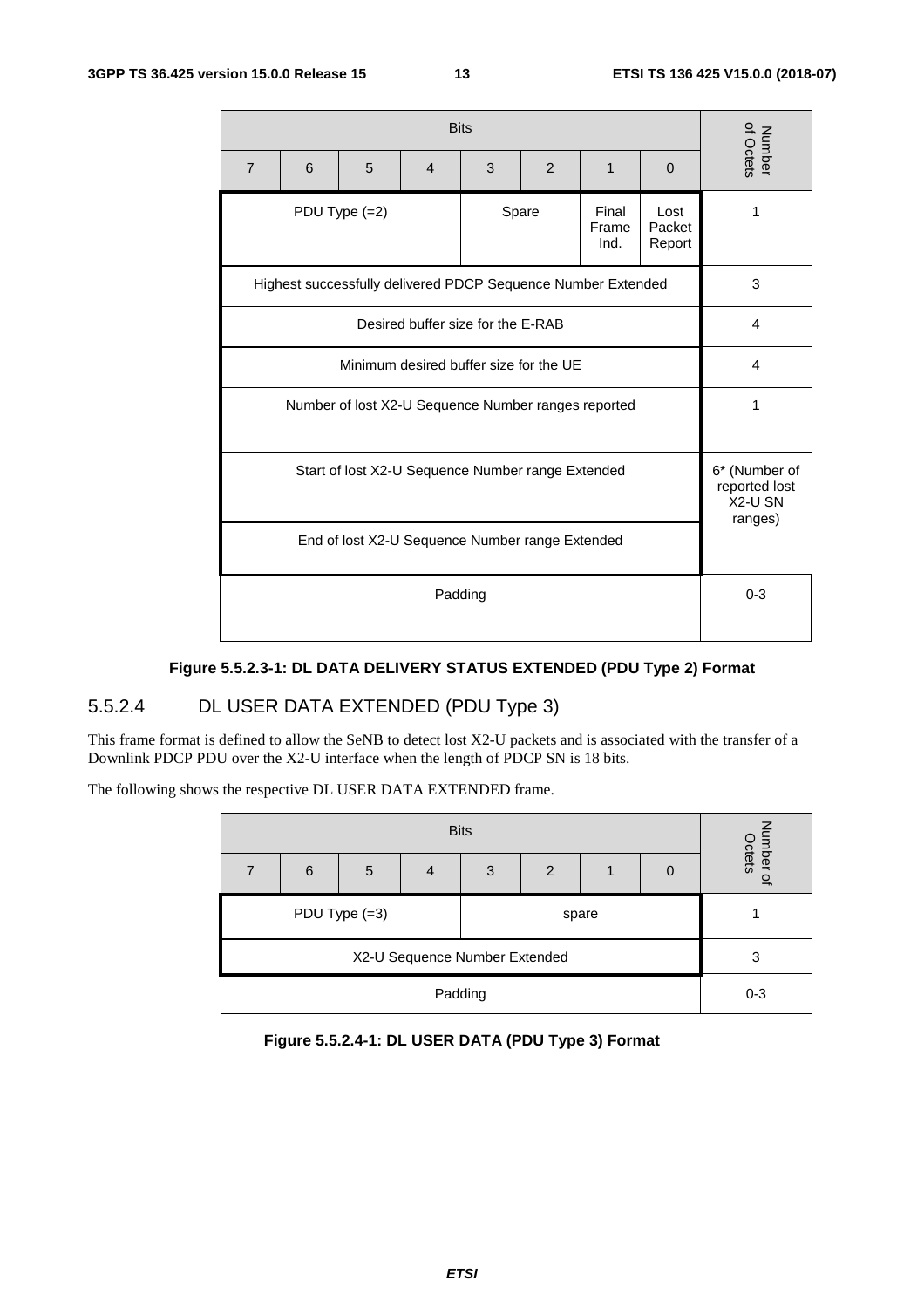## 5.5.3 Coding of information elements in frames

### 5.5.3.1 PDU Type

**Description:** The PDU Type indicates the structure of the X2 UP frame. The field takes the value of the PDU Type it identifies; i.e. "0" for PDU Type 0. The PDU type is in bit 4 to bit 7 in the first octet of the frame.

**Value range:** {0=DL USER DATA, 1=DL DATA DELIVERY STATUS, 2=DL DATA DELIVERY STATUS EXTENDED, 3=DL USER DATA EXTENDED, 4-15=reserved for future PDU type extensions}

**Field length:** 4 bits

#### 5.5.3.2 Spare

**Description:** The spare field is set to "0" by the sender and should not be interpreted by the receiver. This field is reserved for later versions.

**Value range:**  $(0-2^{n}-1)$ .

**Field Length:** n bits.

### 5.5.3.3 X2-U Sequence Number

**Description:** This parameter indicates the X2-U sequence number as assigned by the respective eNB when the length of PDCP SN is less than 16 bits.

**Value range:** {0..2<sup>16</sup>-1}.

**Field length:** 2 octets.

#### 5.5.3.4 Lost Packet Report

**Description:** This parameter indicates the presence of a list of lost X2-U packets in the respective X2 UP frame.

**Value range:** {0=Lost Frame List not present, 1=Lost Frame List present}.

**Field length:** 1 bit.

#### 5.5.3.5 Final Frame Indication

**Description:** This parameter indicates whether the frame is the last DL status report as described in clause 5.4.2.1.

**Value range:** {0=Frame is not final, 1= Frame is final}.

**Field length:** 1 bit.

#### 5.5.3.6 Highest successfully delivered PDCP Sequence Number

**Description:** This parameter indicates feedback about the in-sequence delivery status of PDCP PDUs at the SeNB towards the UE when the length of the PDCP SN is less than 16 bits.

**Value range:**  $\{0..2^{15}-1\}$ .

**Field length:** 2 octets.

### 5.5.3.7 Desired buffer size for the E-RAB

**Description:** This parameter indicates the desired buffer size for the concerned E-RAB as specified in clause 5.4.2.1.

**Value range:**  $\{0..2^{32}-1\}$ .

**Field length:** 4 octets.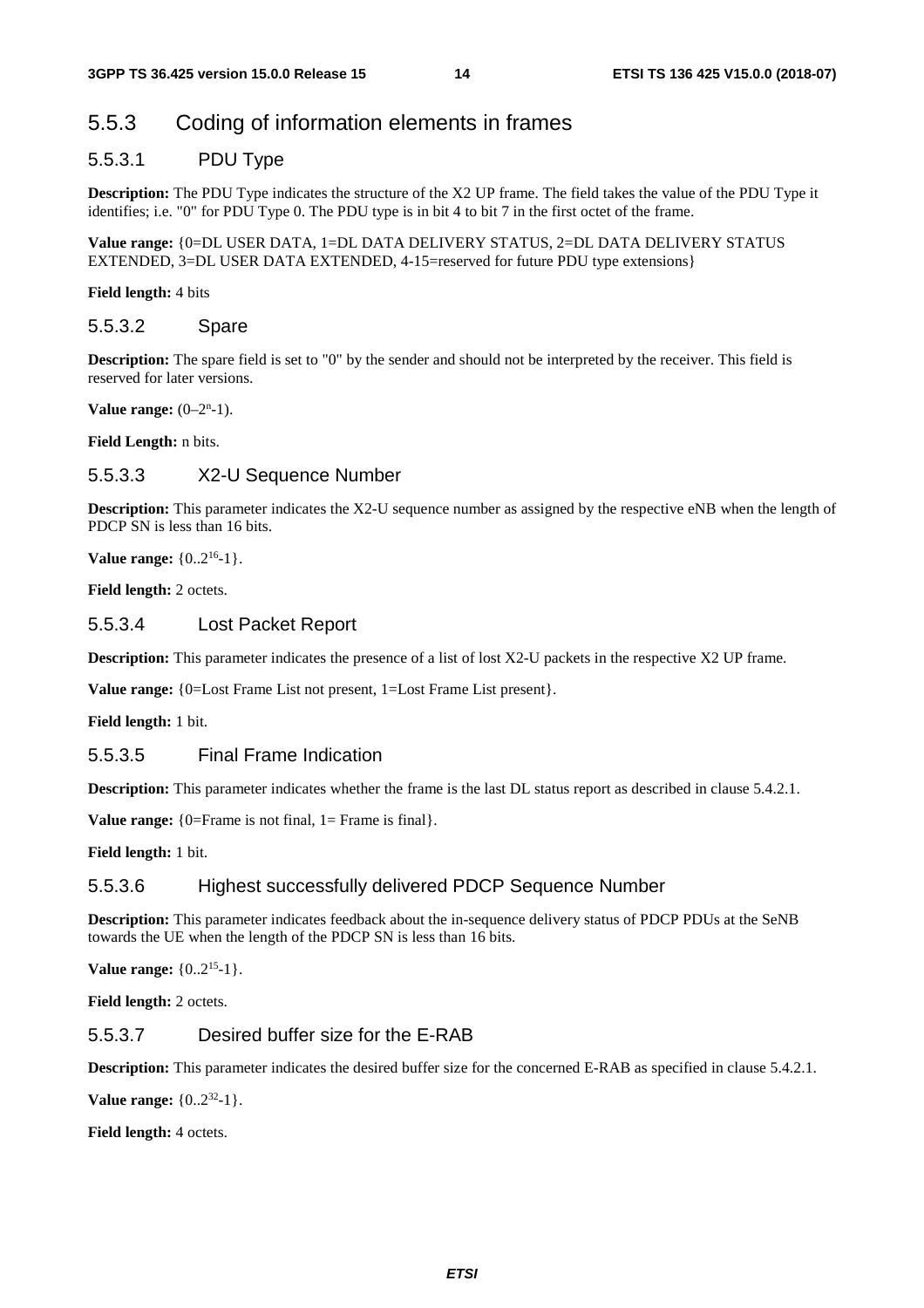### 5.5.3.8 Minimum desired buffer size for the UE

**Description:** This parameter indicates the minimum desired buffer size for all E-RABs established for the UE as specified in clause 5.4.2.1.

**Value range:** {0..2<sup>32</sup>-1}.

**Field length:** 4 octets.

#### 5.5.3.9 Number of lost X2-U Sequence Number ranges reported

**Description:** This parameter indicates the number of X2-U Sequence Number ranges reported to be lost.

**Value range:** {1.. 162}.

**Field length:** 1 octet.

#### 5.5.3.10 Start of lost X2-U Sequence Number range

**Description:** This parameter indicates the start of an X2-U sequence number range.

**Value range:**  $\{0..2^{16}-1\}$ .

Field length: 2 octets.

#### 5.5.3.11 End of lost X2-U Sequence Number range

**Description:** This parameter indicates the end of an X2-U sequence number range.

**Value range:**  $\{0..2^{16}-1\}$ .

**Field length:** 2 octets.

#### 5.5.3.12 Padding

**Description:** The padding is included at the end of the frame to ensure that the NR user plane protocol pdu length (including padding and the future extension) is  $(n*4-2)$  octets, where n is a positive integer. If there is any future extension, the padding should be added after the future extensions.

**Field Length:** 0–3.

#### 5.5.3.13 Highest successfully delivered PDCP Sequence Number Extended

**Description:** This parameter indicates feedback about the in-sequence delivery status of PDCP PDUs at the SeNB towards the UE when the length of the PDCP SN is 18 bits.

**Value range:**  $\{0..2^{18}-1\}$ .

**Field length:** 3 octets.

#### 5.5.3.14 Start of lost X2-U Sequence Number range Extended

**Description:** This parameter indicates the start of an X2-U sequence number range when the length of the PDCP SN is 18 bits.

**Value range:**  $\{0..2^{24}-1\}$ .

**Field length:** 3 octets.

#### 5.5.3.15 End of lost X2-U Sequence Number range Extended

**Description:** This parameter indicates the end of an X2-U sequence number range when the length of the PDCP SN is 18 bits.

**Value range:** {0..2<sup>24</sup>-1}.

**Field length:** 3 octets.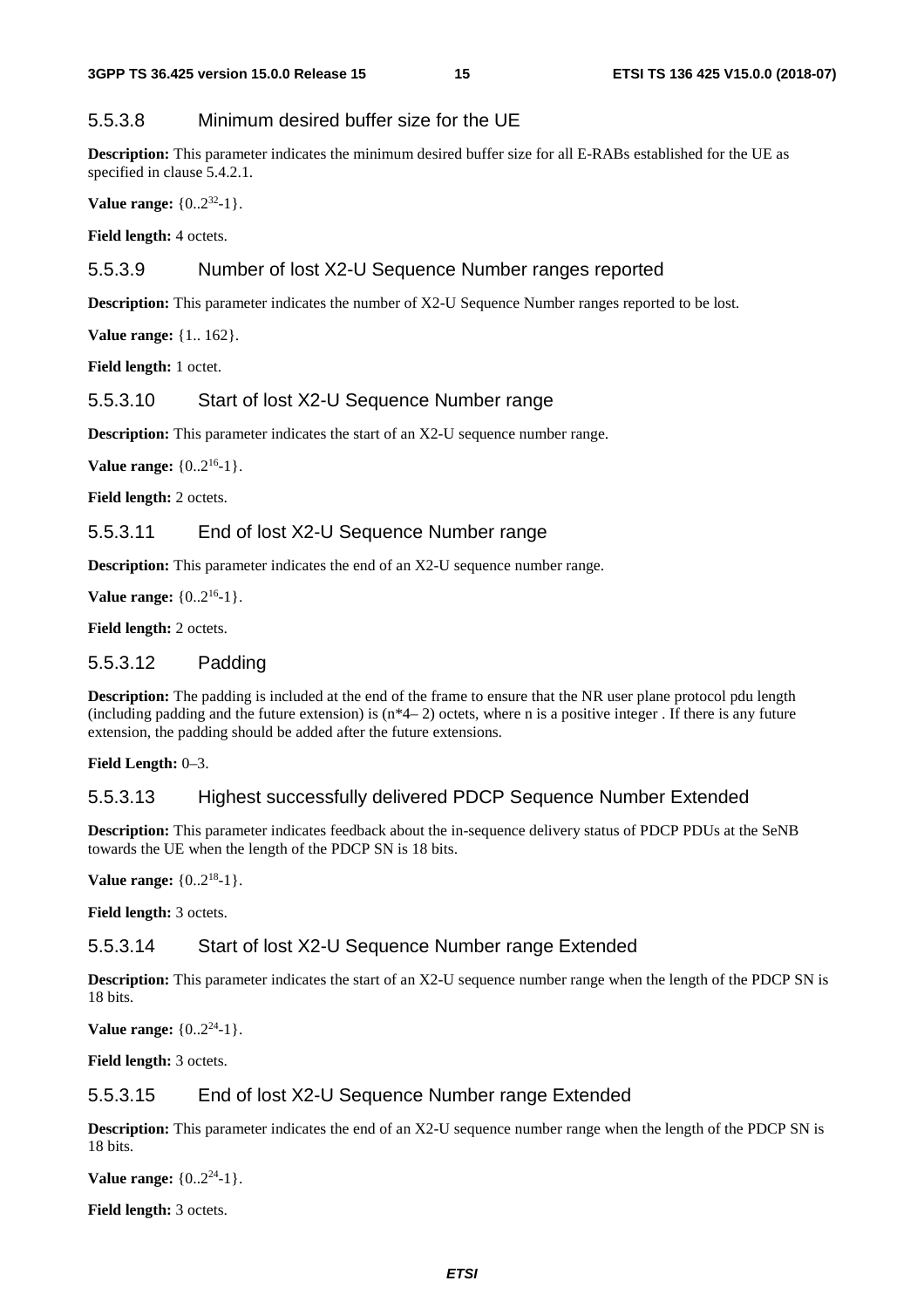### 5.5.3.16 X2-U Sequence Number Extended

**Description:** This parameter indicates the X2-U sequence number as assigned by the respective eNB when the length of PDCP SN is 18 bits.

**Value range:** {0..2<sup>24</sup>-1}.

Field length: 3 octets.

### 5.5.4 Timers

Not applicable.

## 5.6 Handling of unknown, unforeseen and erroneous protocol data

Void.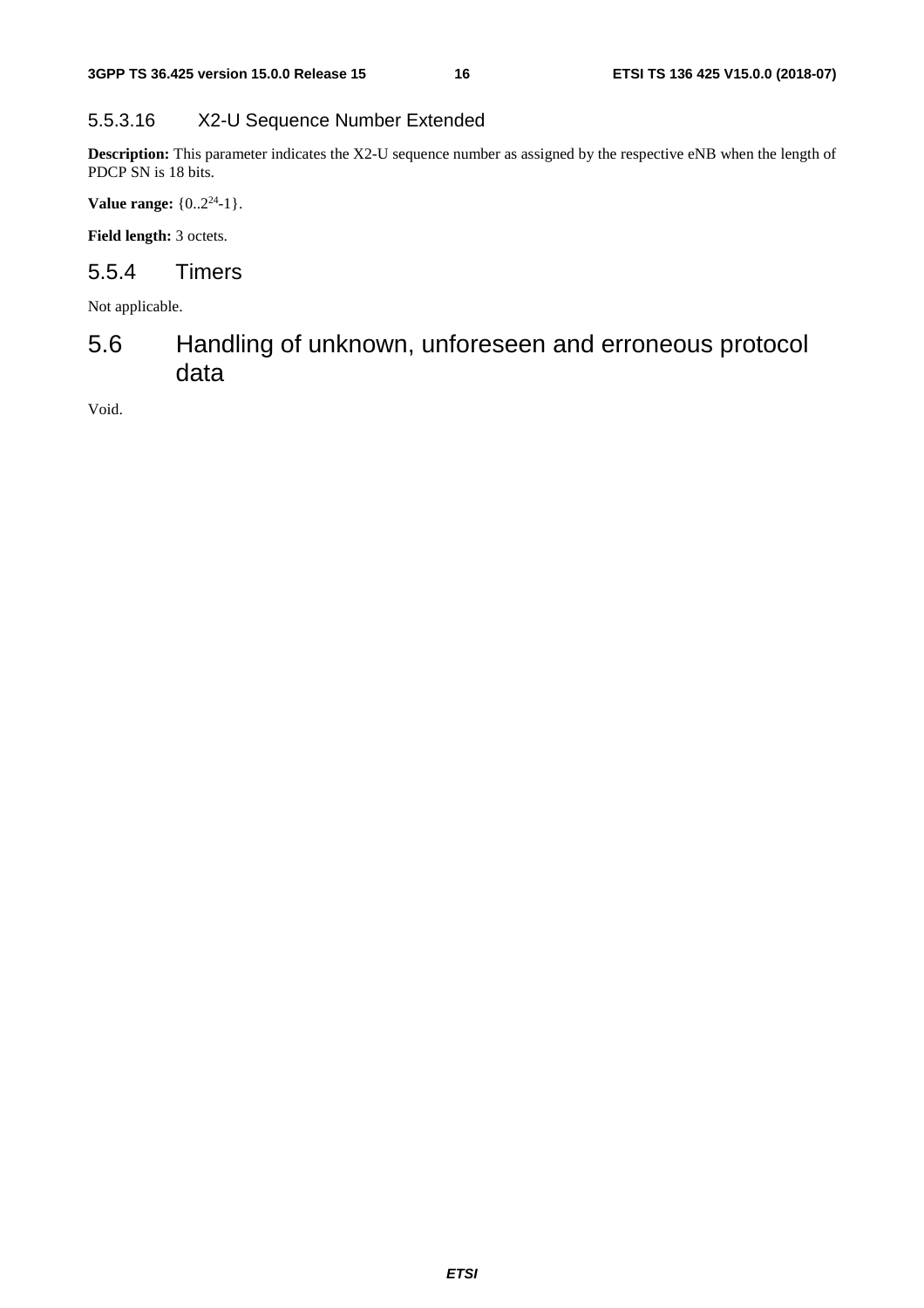## Annex A (informative): Change history

|             | <b>Change history</b> |                          |           |                |                                                                          |            |  |  |
|-------------|-----------------------|--------------------------|-----------|----------------|--------------------------------------------------------------------------|------------|--|--|
| <b>Date</b> | TSG#                  | <b>TSG Doc.</b>          | <b>CR</b> | <b>Rev</b>     | Subject/Comment                                                          | <b>New</b> |  |  |
| 2014-08     |                       |                          |           |                | First draft version of this specification.                               | 0.0.0      |  |  |
| 2014-08     |                       |                          |           |                | Version edited during RAN3#85                                            | 0.1.0      |  |  |
| 2014-08     |                       |                          |           |                | MCC clean-up                                                             | 0.1.1      |  |  |
| 2014-10     |                       |                          |           |                | Version provided to RAN3#85bis with new TS number                        | 0.2.0      |  |  |
| 2014-10     |                       |                          |           |                | Version edited during RAN3#85bis                                         | 0.3.0      |  |  |
| 2014-11     |                       |                          |           |                | Version edited during RAN3#86                                            | 0.4.0      |  |  |
| 2014-12     |                       |                          |           |                | Submitted for one-step approval                                          | 1.0.0      |  |  |
|             |                       | 2014-12 RAN#66 RP-141980 |           |                | Specification approved at RAN#66 and places under change<br>control      | 12.0.0     |  |  |
|             |                       | 2015-03 RAN#67 RP-150351 | 0001      | 1              | Correction on DL USER DATA (PDU Type 0) Format for<br>multiple PDCP PDUs | 12.1.0     |  |  |
| 2015-12     |                       | RAN#70 RP-152099         | 0006      | $\overline{2}$ | Extension of PDCP SN                                                     | 13.0.0     |  |  |
|             |                       | 2016-06 RAN#72 RP-161043 | 0007      |                | Correction on Extention of X2 SN                                         | 13.1.0     |  |  |
| 2016-09     |                       |                          |           |                | Corrected history table                                                  | 13.1.1     |  |  |

| <b>Change history</b> |              |                |    |           |  |                                                         |            |  |  |
|-----------------------|--------------|----------------|----|-----------|--|---------------------------------------------------------|------------|--|--|
| <b>Date</b>           | Meeting      | <b>TDoc</b>    | CR | ∣Rev lCat |  | Subject/Comment                                         | <b>New</b> |  |  |
|                       |              |                |    |           |  |                                                         | version    |  |  |
| 2017-03               | SA#75        |                |    |           |  | Promotion to Release 14 without technical change        | 14.0.0     |  |  |
| 2018-03               | RP#79        | RP-180473 0010 |    |           |  | Avoiding exceeding the max size of the NR RAN Container | 14.1.0     |  |  |
| 2018-06               | <b>RP#80</b> | RP-181245 0011 |    |           |  | Enabling future extendability of the RAN Container      | 14.2.0     |  |  |
| 2018-06               | SA#80        |                |    |           |  | Promotion to Release 15 without technical change        | 15.0.0     |  |  |